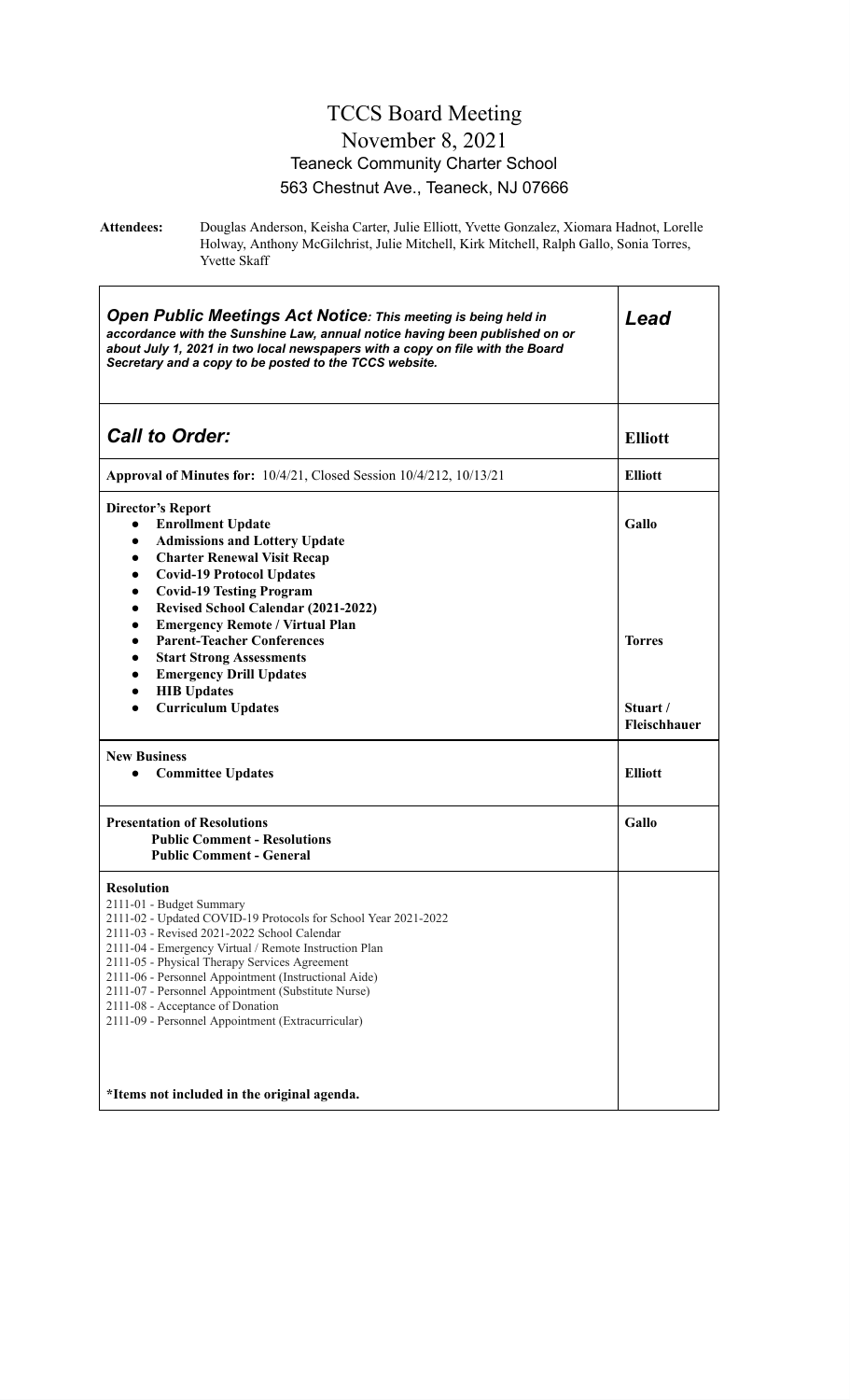# **TCCS Board Meeting November 8, 2021** *Resolution 2111-01 Budget Summary*

**BE IT RESOLVED, that the Budget Summary for October 5, 2021 - November 8, 2021 (total amount \$131,639.98) be approved.**

| Moved by:       |            | <b>Seconded By:</b> |               |            |                |                    |            |                |
|-----------------|------------|---------------------|---------------|------------|----------------|--------------------|------------|----------------|
| Vote            |            |                     |               |            |                |                    |            |                |
|                 | <b>Yes</b> | N <sub>0</sub>      |               | <b>Yes</b> | N <sub>0</sub> |                    | <b>Yes</b> | N <sub>0</sub> |
| <b>Anderson</b> |            |                     | Gonzalez      |            |                | <b>McGilchrist</b> |            |                |
| Carter          |            |                     | Hadnot        |            |                | J. Mitchell        |            |                |
| <b>Elliott</b>  |            |                     | <b>Holway</b> |            |                | K. Mitchell        |            |                |

| <b>Resolution Carried:</b> | Yes |  |
|----------------------------|-----|--|
|----------------------------|-----|--|

**Date:\_\_\_\_\_\_\_\_\_\_\_\_\_\_\_\_\_\_\_\_\_\_\_\_\_\_\_\_\_\_\_\_\_\_\_\_\_\_**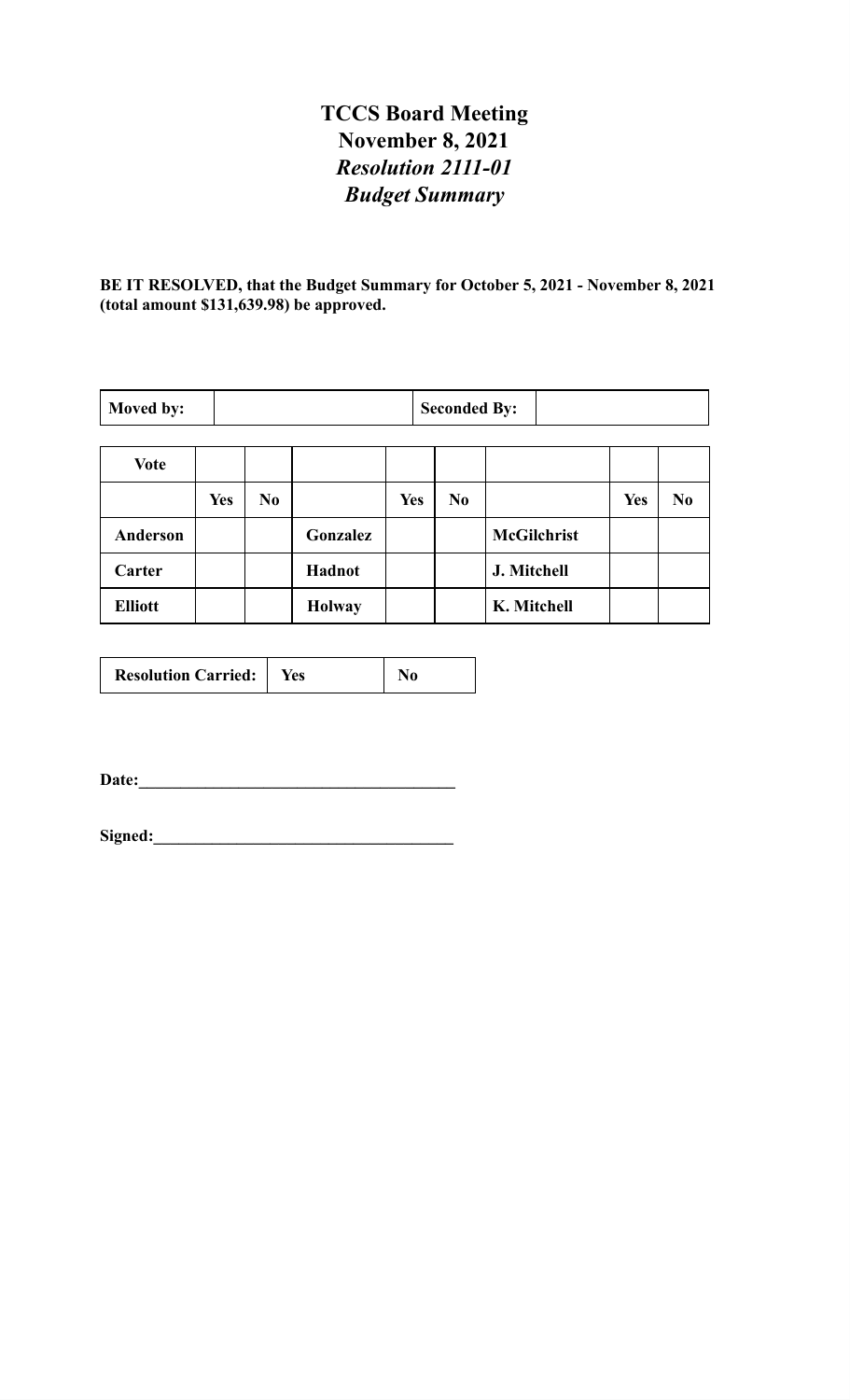# **TCCS Board Meeting November 8, 2021** *Resolution 2111-02 Updated COVID-19 Protocols for School Year 2021-2022*

**BE IT RESOLVED, that the Board of Trustees approve the attached updated COVID-19 Protocols for School Year 2021-2022.**

| Moved by:       |            | <b>Seconded By:</b> |               |            |    |                    |            |          |
|-----------------|------------|---------------------|---------------|------------|----|--------------------|------------|----------|
| <b>Vote</b>     |            |                     |               |            |    |                    |            |          |
|                 | <b>Yes</b> | $\bf No$            |               | <b>Yes</b> | No |                    | <b>Yes</b> | $\bf No$ |
| <b>Anderson</b> |            |                     | Gonzalez      |            |    | <b>McGilchrist</b> |            |          |
| Carter          |            |                     | Hadnot        |            |    | J. Mitchell        |            |          |
| <b>Elliott</b>  |            |                     | <b>Holway</b> |            |    | K. Mitchell        |            |          |

| <b>Resolution Carried:</b><br>Yes |
|-----------------------------------|
|-----------------------------------|

**Date:\_\_\_\_\_\_\_\_\_\_\_\_\_\_\_\_\_\_\_\_\_\_\_\_\_\_\_\_\_\_\_\_\_\_\_\_\_\_**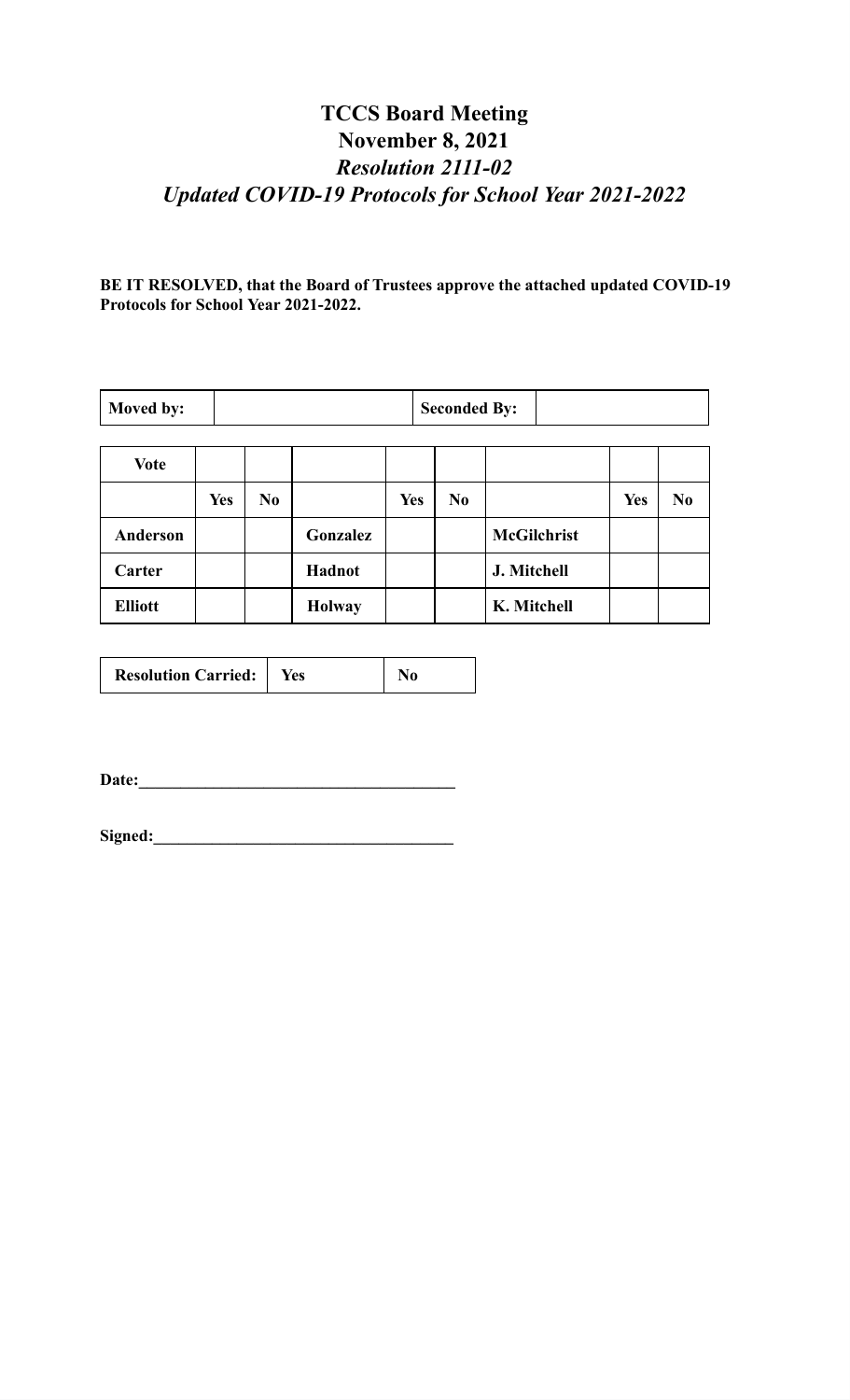#### **TCCS Board Meeting November 8, 2021** *Resolution 2111-03 Revised 2021-2022 School Calendar*

#### **BE IT RESOLVED, that the TCCS Board of Trustees approve the attached revised 2021-2022 school calendar.**

| Moved by:       |            | <b>Seconded By:</b> |               |            |  |                |                    |            |                |
|-----------------|------------|---------------------|---------------|------------|--|----------------|--------------------|------------|----------------|
|                 |            |                     |               |            |  |                |                    |            |                |
| <b>Vote</b>     |            |                     |               |            |  |                |                    |            |                |
|                 | <b>Yes</b> | N <sub>0</sub>      |               | <b>Yes</b> |  | N <sub>0</sub> |                    | <b>Yes</b> | N <sub>0</sub> |
| <b>Anderson</b> |            |                     | Gonzalez      |            |  |                | <b>McGilchrist</b> |            |                |
| Carter          |            |                     | Hadnot        |            |  |                | J. Mitchell        |            |                |
| <b>Elliott</b>  |            |                     | <b>Holway</b> |            |  |                | K. Mitchell        |            |                |

| <b>Resolution Carried:</b>   Yes |  | N0 |
|----------------------------------|--|----|
|----------------------------------|--|----|

**Date:\_\_\_\_\_\_\_\_\_\_\_\_\_\_\_\_\_\_\_\_\_\_\_\_\_\_\_\_\_\_\_\_\_\_\_\_\_\_**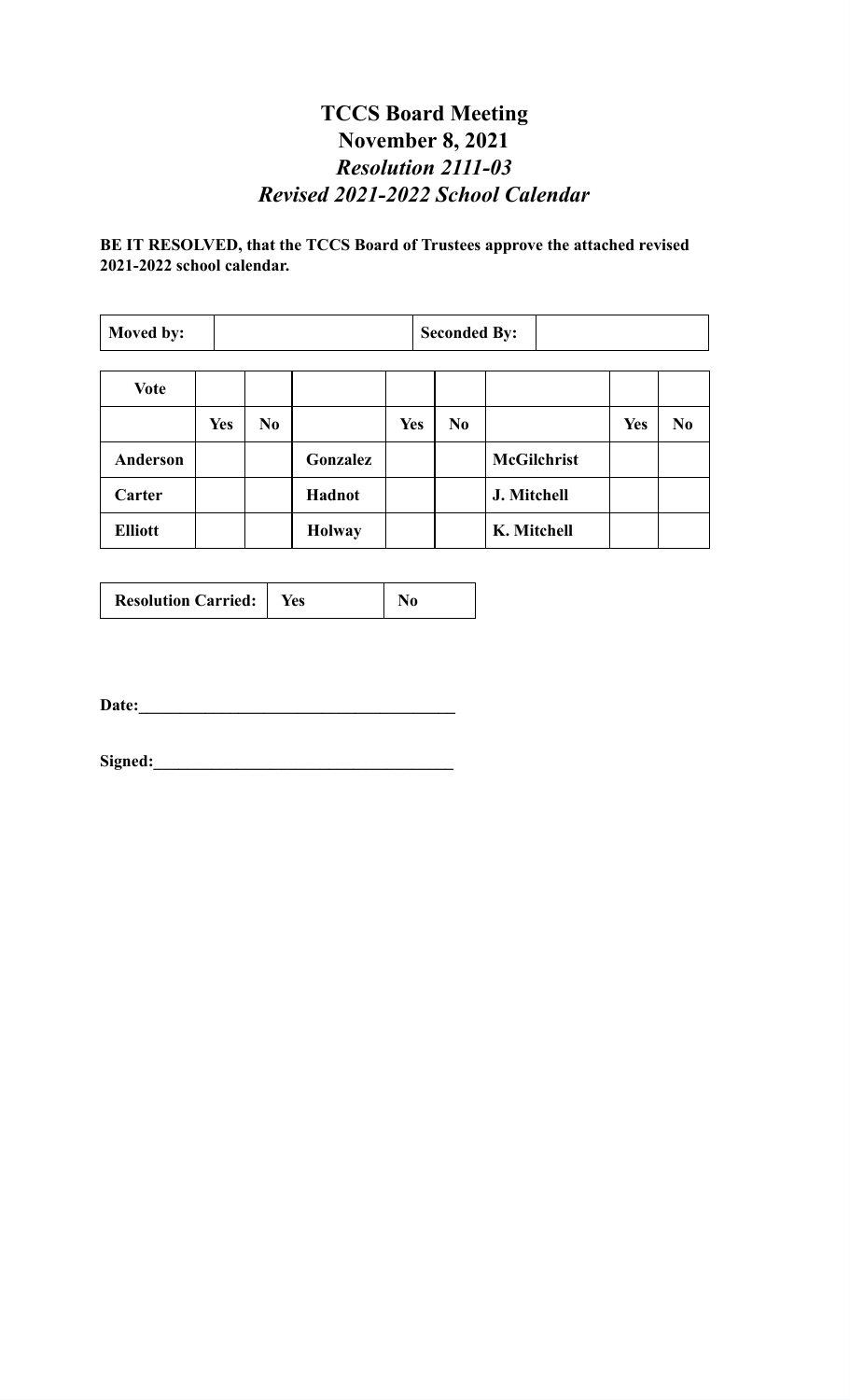#### **TCCS Board Meeting November 8, 2021** *Resolution 2111-03 Revised 2021-2022 School Calendar*

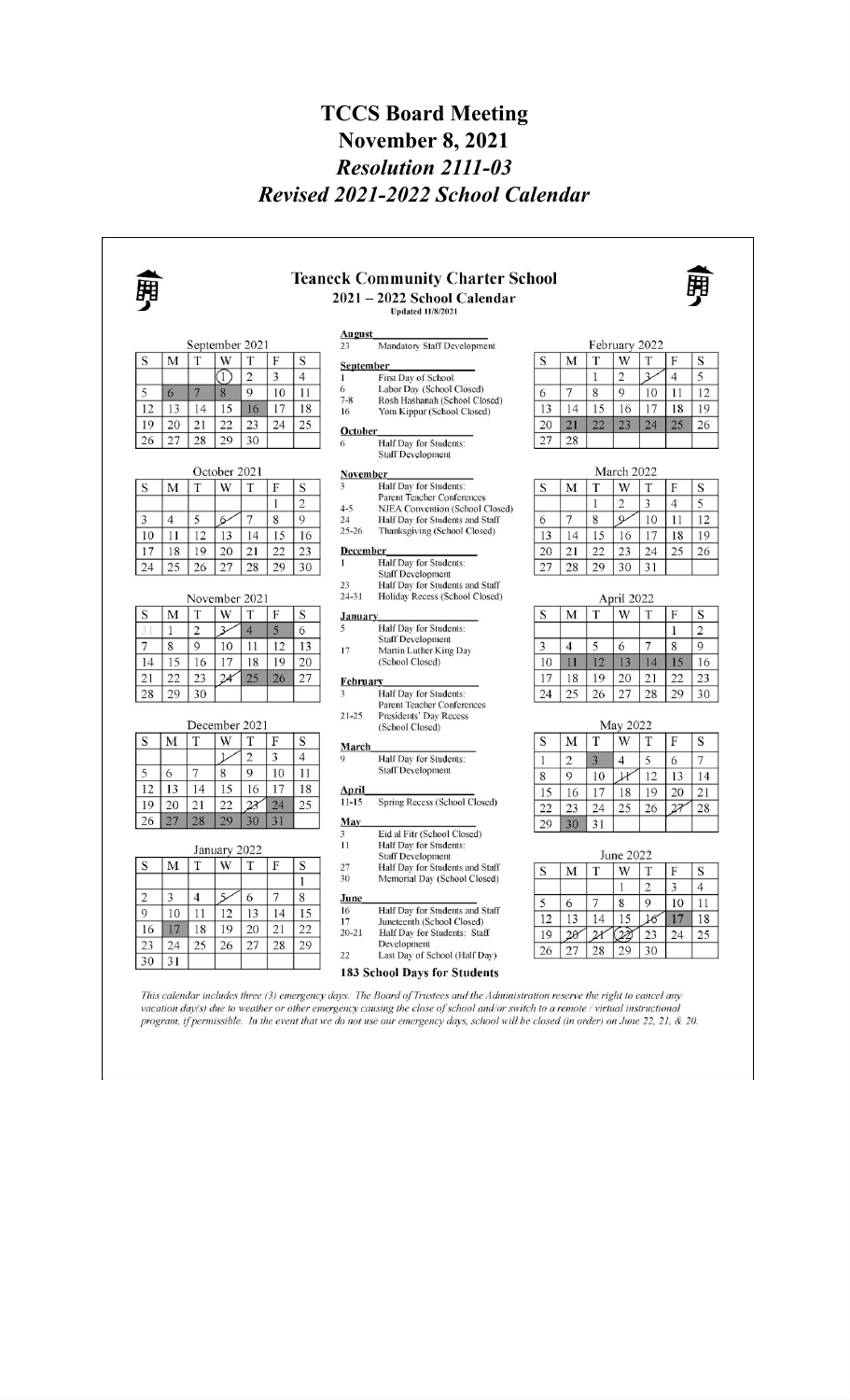# **TCCS Board Meeting November 8, 2021** *Resolution 2111-04 Emergency Virtual / Remote Instruction Plan*

**BE IT RESOLVED, that Board of Trustees approve the submission of the 2021-2022 Emergency Virtual / Remote Instruction Plan.**

| Moved by:      |            | <b>Seconded By:</b> |               |            |          |                    |            |    |
|----------------|------------|---------------------|---------------|------------|----------|--------------------|------------|----|
| <b>Vote</b>    |            |                     |               |            |          |                    |            |    |
|                | <b>Yes</b> | No                  |               | <b>Yes</b> | $\bf No$ |                    | <b>Yes</b> | No |
| Anderson       |            |                     | Gonzalez      |            |          | <b>McGilchrist</b> |            |    |
| Carter         |            |                     | Hadnot        |            |          | J. Mitchell        |            |    |
| <b>Elliott</b> |            |                     | <b>Holway</b> |            |          | K. Mitchell        |            |    |

| <b>Resolution Carried:</b> | res |  |
|----------------------------|-----|--|
|----------------------------|-----|--|

**Date:\_\_\_\_\_\_\_\_\_\_\_\_\_\_\_\_\_\_\_\_\_\_\_\_\_\_\_\_\_\_\_\_\_\_\_\_\_\_**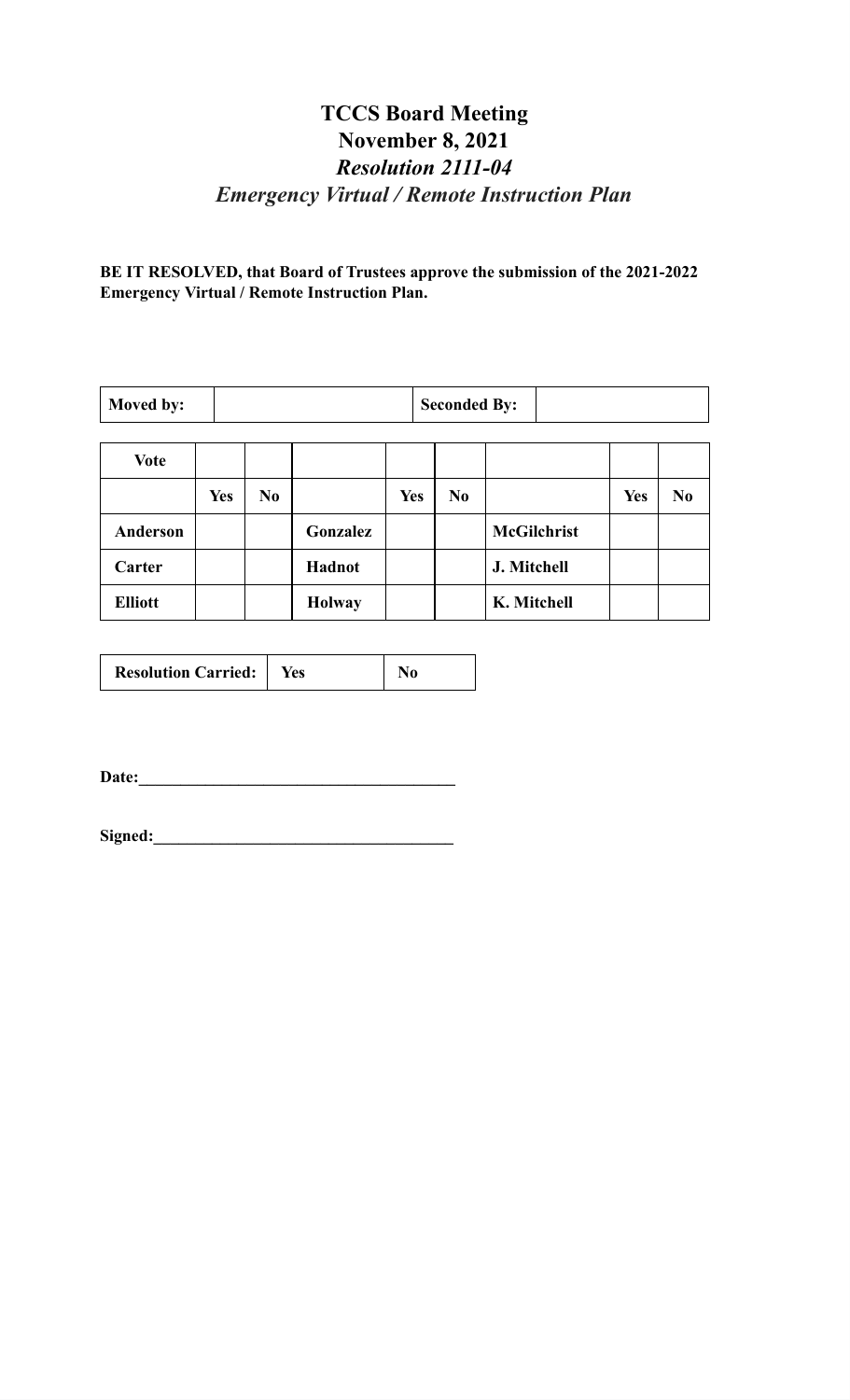# **TCCS Board Meeting November 8, 2021** *Resolution 2111-05 Physical Therapy Services Agreement*

**BE IT RESOLVED, that Board of Trustees approve the attached agreement with Northern Region Educational Services Commission to provide physical therapy services.**

| Moved by:       |            | <b>Seconded By:</b> |               |            |                |                    |            |                |
|-----------------|------------|---------------------|---------------|------------|----------------|--------------------|------------|----------------|
|                 |            |                     |               |            |                |                    |            |                |
| <b>Vote</b>     |            |                     |               |            |                |                    |            |                |
|                 | <b>Yes</b> | N <sub>0</sub>      |               | <b>Yes</b> | N <sub>0</sub> |                    | <b>Yes</b> | N <sub>0</sub> |
| <b>Anderson</b> |            |                     | Gonzalez      |            |                | <b>McGilchrist</b> |            |                |
| Carter          |            |                     | Hadnot        |            |                | J. Mitchell        |            |                |
| <b>Elliott</b>  |            |                     | <b>Holway</b> |            |                | K. Mitchell        |            |                |

| <b>Resolution Carried:</b> | Yes |  |
|----------------------------|-----|--|
|----------------------------|-----|--|

**Date:\_\_\_\_\_\_\_\_\_\_\_\_\_\_\_\_\_\_\_\_\_\_\_\_\_\_\_\_\_\_\_\_\_\_\_\_\_\_**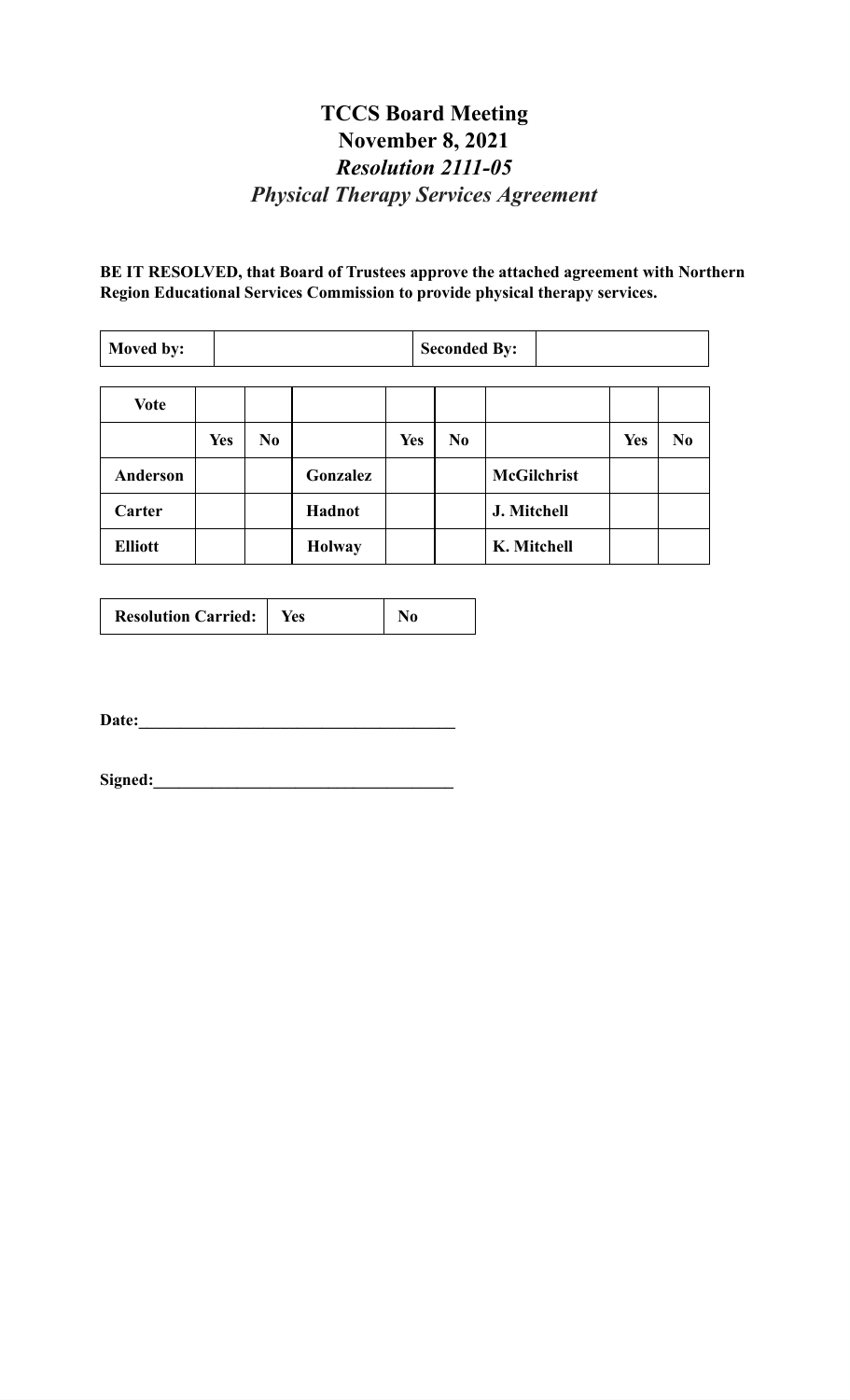# **TCCS Board Meeting November 8, 2021** *Resolution 2111-06 Personnel Appointment (Instructional Aide)*

**BE IT RESOLVED, that the Board of Trustees approve the following personnel appointment for the 2021-2022 school year (effective November 1, 2021).**

| $\mathsf{Name}(\mathsf{s})$ | Position           | Salary (prorated)      |
|-----------------------------|--------------------|------------------------|
| Derrick Straughn            | Instructional Aide | \$41,570 (Aide Step 1) |

| Moved by:<br><b>Seconded By:</b> |  |
|----------------------------------|--|
|----------------------------------|--|

| <b>Vote</b>     |            |                |               |     |                |                    |            |                |
|-----------------|------------|----------------|---------------|-----|----------------|--------------------|------------|----------------|
|                 | <b>Yes</b> | N <sub>0</sub> |               | Yes | N <sub>0</sub> |                    | <b>Yes</b> | N <sub>0</sub> |
| <b>Anderson</b> |            |                | Gonzalez      |     |                | <b>McGilchrist</b> |            |                |
| Carter          |            |                | Hadnot        |     |                | J. Mitchell        |            |                |
| <b>Elliott</b>  |            |                | <b>Holway</b> |     |                | K. Mitchell        |            |                |

| <b>Resolution Carried:</b>   Yes |  | N <sub>0</sub> |
|----------------------------------|--|----------------|
|----------------------------------|--|----------------|

**Date:\_\_\_\_\_\_\_\_\_\_\_\_\_\_\_\_\_\_\_\_\_\_\_\_\_\_\_\_\_\_\_\_\_\_\_\_\_\_**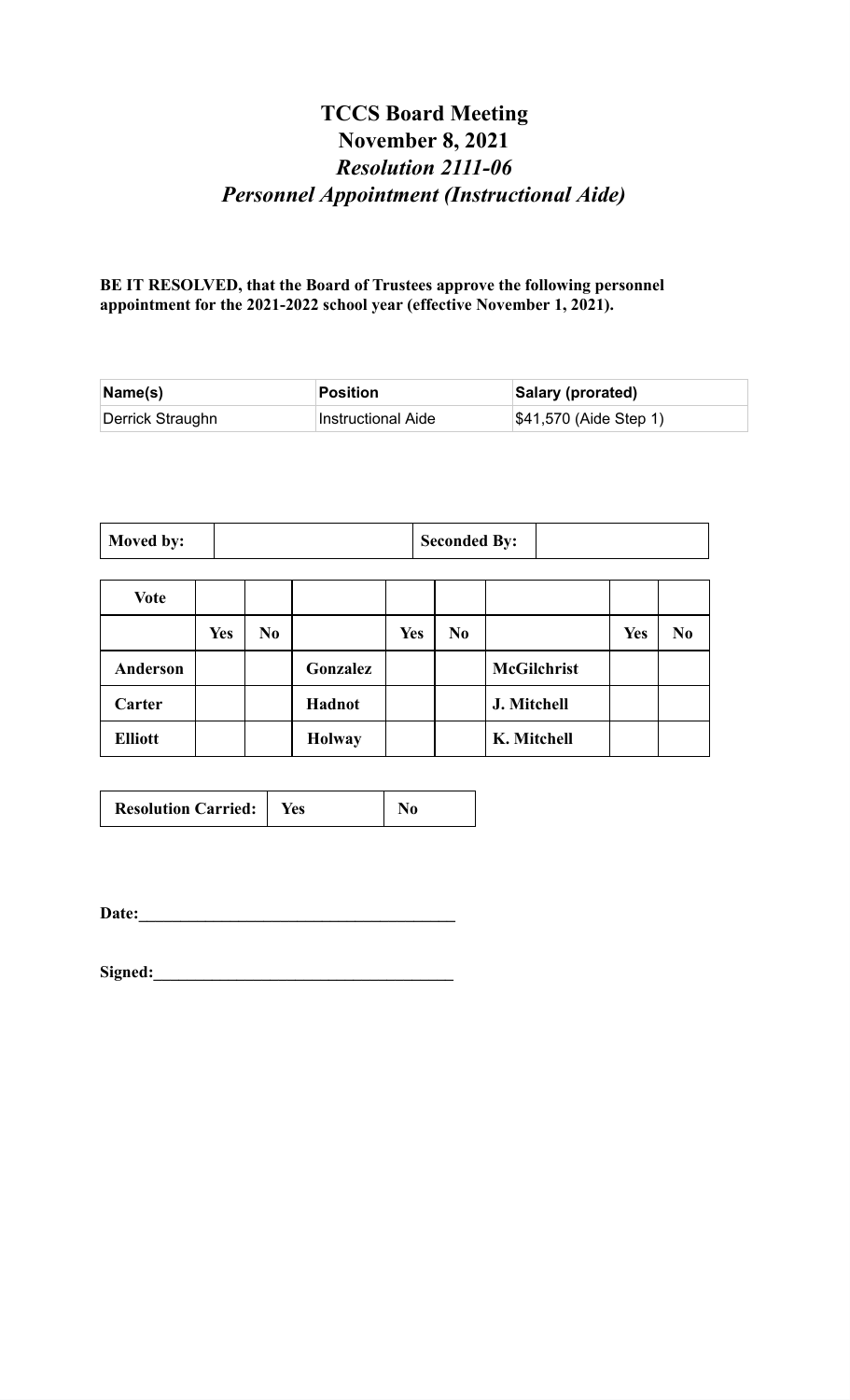# **TCCS Board Meeting November 8, 2021** *Resolution 2111-07 Personnel Appointments (Substitute Nurses)*

#### **BE IT RESOLVED, that Board of Trustees approve the following appointment for the 2021-2022 school year:**

| Name(s)          | Position         | Rate          |
|------------------|------------------|---------------|
| ⊺Susan Everett   | Substitute Nurse | $ \$250$ /day |
| ⊺Anita Willliams | Substitute Nurse | \$175/day     |

| Moved by: | <b>Seconded By:</b> |  |
|-----------|---------------------|--|
|-----------|---------------------|--|

| <b>Vote</b>     |            |                |               |            |     |                    |            |                |
|-----------------|------------|----------------|---------------|------------|-----|--------------------|------------|----------------|
|                 | <b>Yes</b> | N <sub>0</sub> |               | <b>Yes</b> | No. |                    | <b>Yes</b> | N <sub>0</sub> |
| <b>Anderson</b> |            |                | Gonzalez      |            |     | <b>McGilchrist</b> |            |                |
| Carter          |            |                | Hadnot        |            |     | J. Mitchell        |            |                |
| <b>Elliott</b>  |            |                | <b>Holway</b> |            |     | K. Mitchell        |            |                |

| <b>Resolution Carried:</b>   Yes |  | N <sub>0</sub> |
|----------------------------------|--|----------------|
|----------------------------------|--|----------------|

**Date:\_\_\_\_\_\_\_\_\_\_\_\_\_\_\_\_\_\_\_\_\_\_\_\_\_\_\_\_\_\_\_\_\_\_\_\_\_\_**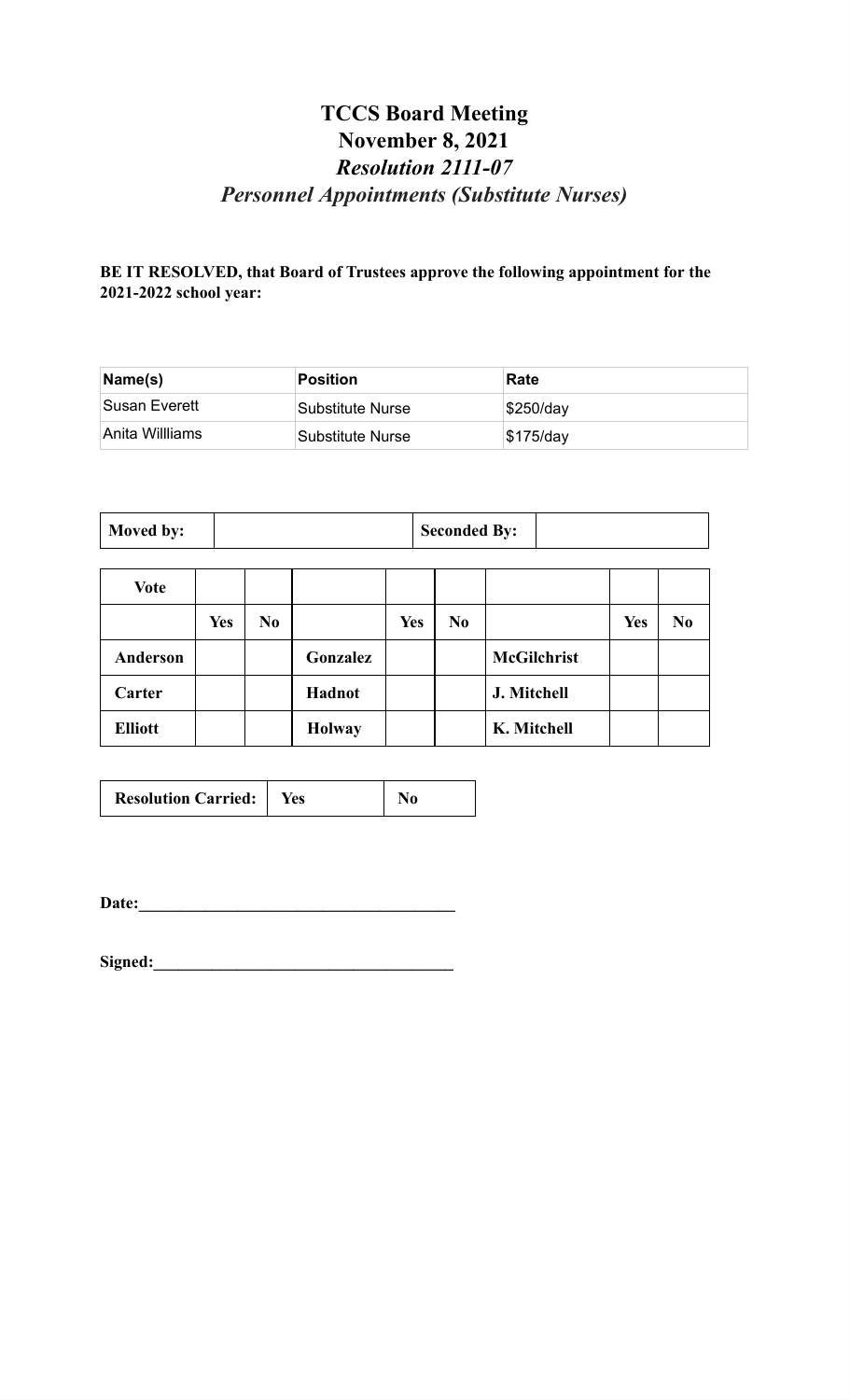# **TCCS Board Meeting November 8, 2021** *Resolution 2111-08 Acceptance of Donation*

**BE IT RESOLVED, that Board of Trustees accept the donation of newly installed playground surfacing from the TCSCO (Teaneck Charter School Community Organization).**

| Moved by:       |            | <b>Seconded By:</b> |               |            |                |                    |     |                |
|-----------------|------------|---------------------|---------------|------------|----------------|--------------------|-----|----------------|
| <b>Vote</b>     |            |                     |               |            |                |                    |     |                |
|                 | <b>Yes</b> | No                  |               | <b>Yes</b> | N <sub>0</sub> |                    | Yes | N <sub>0</sub> |
| <b>Anderson</b> |            |                     | Gonzalez      |            |                | <b>McGilchrist</b> |     |                |
| Carter          |            |                     | Hadnot        |            |                | J. Mitchell        |     |                |
| <b>Elliott</b>  |            |                     | <b>Holway</b> |            |                | K. Mitchell        |     |                |

| <b>Resolution Carried:</b> | Yes |  |
|----------------------------|-----|--|
|----------------------------|-----|--|

**Date:\_\_\_\_\_\_\_\_\_\_\_\_\_\_\_\_\_\_\_\_\_\_\_\_\_\_\_\_\_\_\_\_\_\_\_\_\_\_**